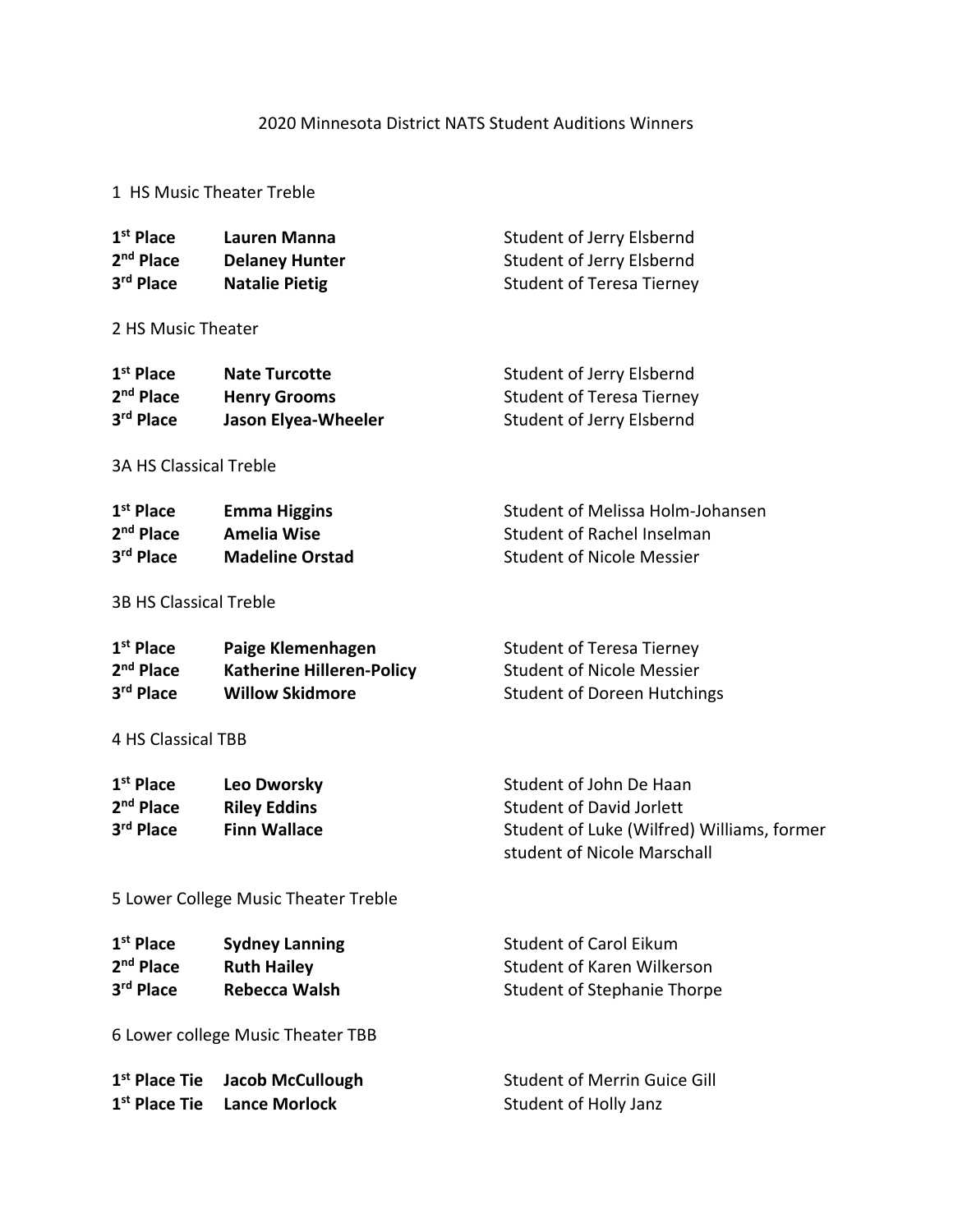| 2 <sup>rd</sup> Place                                                   | <b>Martin Hendrickson</b>                                                           | <b>Student of Philip Zawisza</b>                                                                                               |
|-------------------------------------------------------------------------|-------------------------------------------------------------------------------------|--------------------------------------------------------------------------------------------------------------------------------|
|                                                                         | 7A First Year Lower College Classical Treble                                        |                                                                                                                                |
| $1st$ Place<br>2 <sup>nd</sup> Place<br>3rd Place                       | <b>Rachel Dumont</b><br><b>Joy Jasik</b><br><b>Tiana Taylor</b>                     | Student of Tracey Engleman<br><b>Student of Carol Eikum</b><br><b>Student of Anne Nash</b>                                     |
|                                                                         | 7B Second Year Lower college Classical Treble                                       |                                                                                                                                |
| $1st$ Place<br>2 <sup>nd</sup> Place<br>3 <sup>rd</sup> Place           | <b>Emira Erickson</b><br>Julie Ly<br><b>Mariah Seidel</b>                           | Student of Tracey Engleman<br><b>Student of Kelly Burns</b><br>Student of Karisa Millington,<br>Former Student of Kyle Berkley |
|                                                                         | 8A First Year Lower College Classical TBB                                           |                                                                                                                                |
| 1 <sup>st</sup> Place<br>2 <sup>nd</sup> Place<br>3rd Place             | <b>Will Jacobson</b><br><b>Parker Degerness</b><br><b>Josh Kainz</b>                | <b>Student of David Hamilton</b><br><b>Student of Anthony Leathem</b><br><b>Student of Karisa Millington</b>                   |
|                                                                         | 8B Second Year Lower College Classical TBB                                          |                                                                                                                                |
| 1 <sup>st</sup> Place<br>2 <sup>nd</sup> Place<br>3 <sup>rd</sup> Place | <b>Colin Clark-Bracewell</b><br><b>Oliver Knudson</b><br><b>Pieter Louters</b>      | Student of John De Haan<br><b>Student of David Hamilton</b><br>Student of Holly Janz                                           |
|                                                                         | 9 Upper College Music Theater Treble                                                |                                                                                                                                |
| 1 <sup>st</sup> Place<br>2 <sup>nd</sup> Place<br>3rd Place             | <b>Ariana Grollman</b><br><b>Rhonda Card</b><br>Lydia Prior                         | Student of Holly Janz<br>Student of Rachel Inselman<br><b>Student of Stephanie Thorpe</b>                                      |
| 1 <sup>st</sup> Place<br>2 <sup>nd</sup> Place                          | 10 Upper college Music Theater TBB<br><b>Carl Rosamilia</b><br><b>Daniel Walker</b> | <b>Student of Teresa Tierney</b><br><b>Student of Stephanie Thorpe</b>                                                         |
|                                                                         | 11A Third Year Upper College Classical Treble                                       |                                                                                                                                |
| $1st$ Place<br>2 <sup>nd</sup> Place                                    | <b>Rufina Robbins</b><br><b>Emily Bergeron</b>                                      | Student of Rachel Inselman<br><b>Student of Cory Renbarger</b><br>Former student of Jennifer Olson                             |
| 3rd Place                                                               | <b>Josephine Barstad</b>                                                            | Student of Rachel Inselman                                                                                                     |